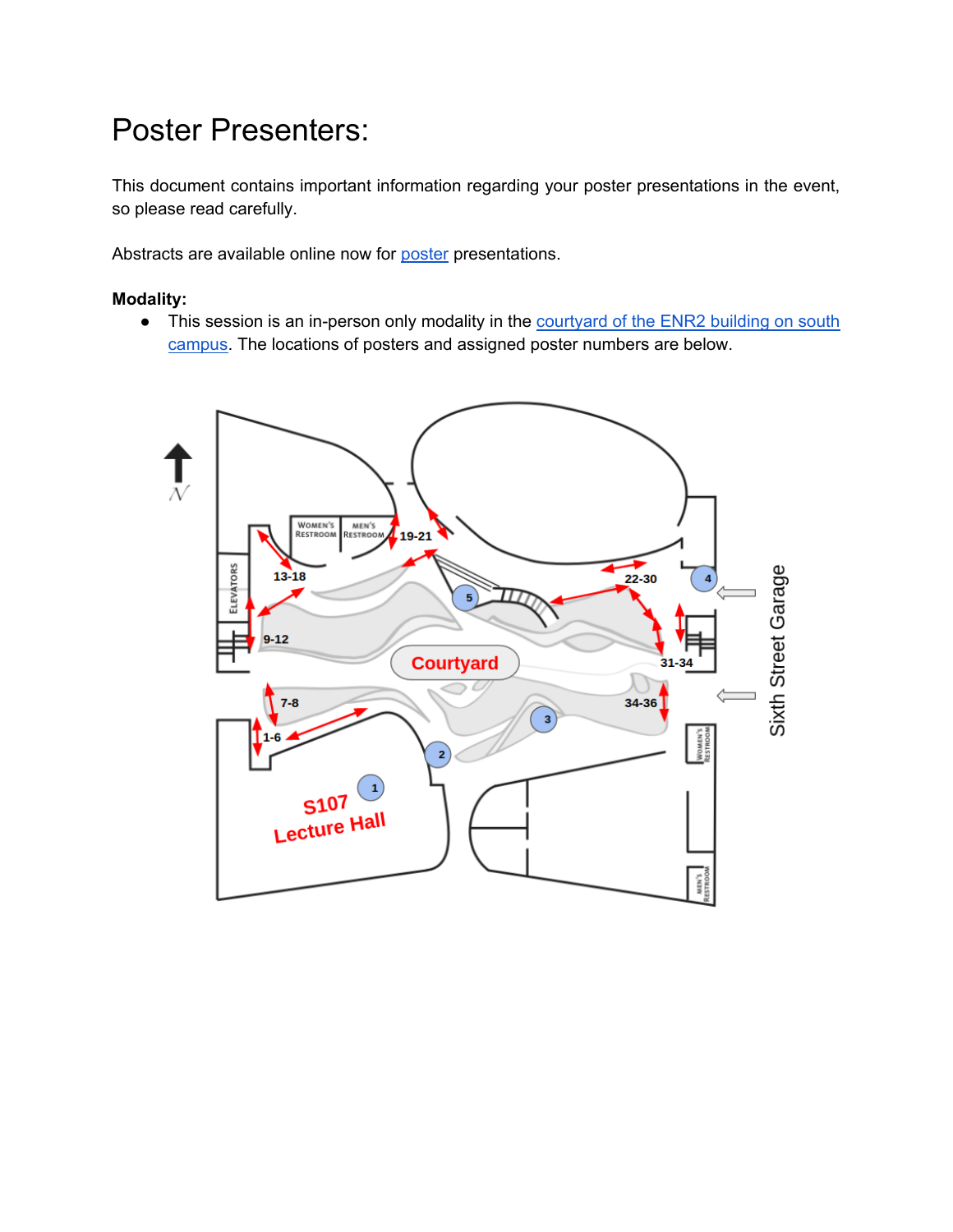|                              |                | <b>Student</b>      | Session                        | <b>Number</b>       |    |
|------------------------------|----------------|---------------------|--------------------------------|---------------------|----|
|                              |                | <b>Dylan Girone</b> | Poster <sub>2</sub>            | 2                   |    |
|                              |                |                     | Francisco Javier Gaxiola Ortiz | Poster <sub>2</sub> | 4  |
| <b>Student</b>               | <b>Session</b> | <b>Number</b>       | Hannah Hansen                  | Poster <sub>2</sub> | 6  |
| Abigail Kahler               | Poster 1       | 1                   | <b>ICREWW</b>                  | Poster <sub>2</sub> | 8  |
| <b>Adam Stratman</b>         | Poster 1       | 3                   | <b>Jake Smith</b>              | Poster <sub>2</sub> | 10 |
| Adriana Arcelay              | Poster 1       | 5                   | Jihyun Kim                     | Poster <sub>2</sub> | 12 |
| Alexa Marcovecchio           | Poster 1       | 7                   | <b>Justin Headley</b>          | Poster 2            | 14 |
| Amaya Singleton              | Poster 1       | 9                   | <b>Lauren Cutler</b>           | Poster <sub>2</sub> | 16 |
| <b>Ben West</b>              | Poster 1       | 11                  | Lauren Knickrehm               | Poster <sub>2</sub> | 18 |
| Changpeng Fan                | Poster 1       | 13                  | Lidia Irene Benitez Valenzuela | Poster <sub>2</sub> | 20 |
| <b>Charles Andrew Hoopes</b> | Poster 1       | 15                  | <b>Matthew Ford</b>            | Poster <sub>2</sub> | 22 |
| <b>Claire Acke</b>           | Poster 1       | 17                  | Mekha Pereira                  | Poster <sub>2</sub> | 24 |
| <b>Connal Boyd</b>           | Poster 1       | 19                  | <b>Quinn Hull</b>              | Poster <sub>2</sub> | 26 |
| <b>Constantinos Manoli</b>   | Poster 1       | 21                  | Sam Dahl                       | Poster <sub>2</sub> | 28 |
| <b>Danielle Rehwoldt</b>     | Poster 1       | 23                  | Stella Heflin                  | Poster <sub>2</sub> | 30 |
| Danielle Tadych              | Poster 1       | 25                  | <b>Ava Lasater</b>             | Poster <sub>2</sub> | 32 |
| David Murray                 | Poster 1       | 27                  | <b>Ben Mitchell</b>            | Poster <sub>2</sub> | 33 |
| <b>Josh Arden</b>            | Poster 1       | 29                  | Wengian Zhang                  | Poster <sub>2</sub> | 34 |
| Dave Wessner                 | Poster 1       | 31                  | Xenia De Gracia                | Poster <sub>2</sub> | 35 |

#### **Awards:**

● Reminder that all UA and UA-affiliated presenters can win awards This year there is over \$10,000 in awards thanks to *generous sponsors*. To maintain eligibility for awards, presenters must abide by the following guidance:

#### **Timeline Guidance:**

- Before Conference:
	- **By March 16 at 11:59p**  *Required -* [Register \(it's free!\)](https://docs.google.com/forms/d/e/1FAIpQLSepZuYdTK7zlqa_hY1BpnC7Qpu9VsZT2Kp3joJGNkPSjMyYng/viewform)
	- **By March 16 at 11:59p** *Optional -* 5-15 minute recorded poster presentation uploaded to the El Dia 2022 **[D2L](https://d2l.arizona.edu/d2l/home/1147516)**.
		- Uploads of virtual materials are optional for poster presenters.
	- **By March 17**  *Recommended*  Print your poster. We recommend printing your poster early to allow for enough time. See 'Poster Size and Printing Information' for more.
	- **Mar 17-Mar 21**  *Recommended -* Watch recorded oral presentations, which will be available for viewing for judges and the general public on the El Dia [website.](https://eldia2022.github.io/abstracts_oral.html)
	- **By Mar 21 at 11:59p**  \*\**NEW\*\* Required for HAS students* Submit a PDF version of your poster presentation to the El Dia 2022 **[D2L](https://d2l.arizona.edu/d2l/home/1147516)**
		- **Why?** Departmental leadership would like all Department of Hydrology and Atmospheric Sciences El Dia posters to be submitted virtually for posterity! Contact Dr. Castro at [clcastro@arizona.edu](mailto:clcastro@arizona.edu) with questions.
- Day of Conference (March 22):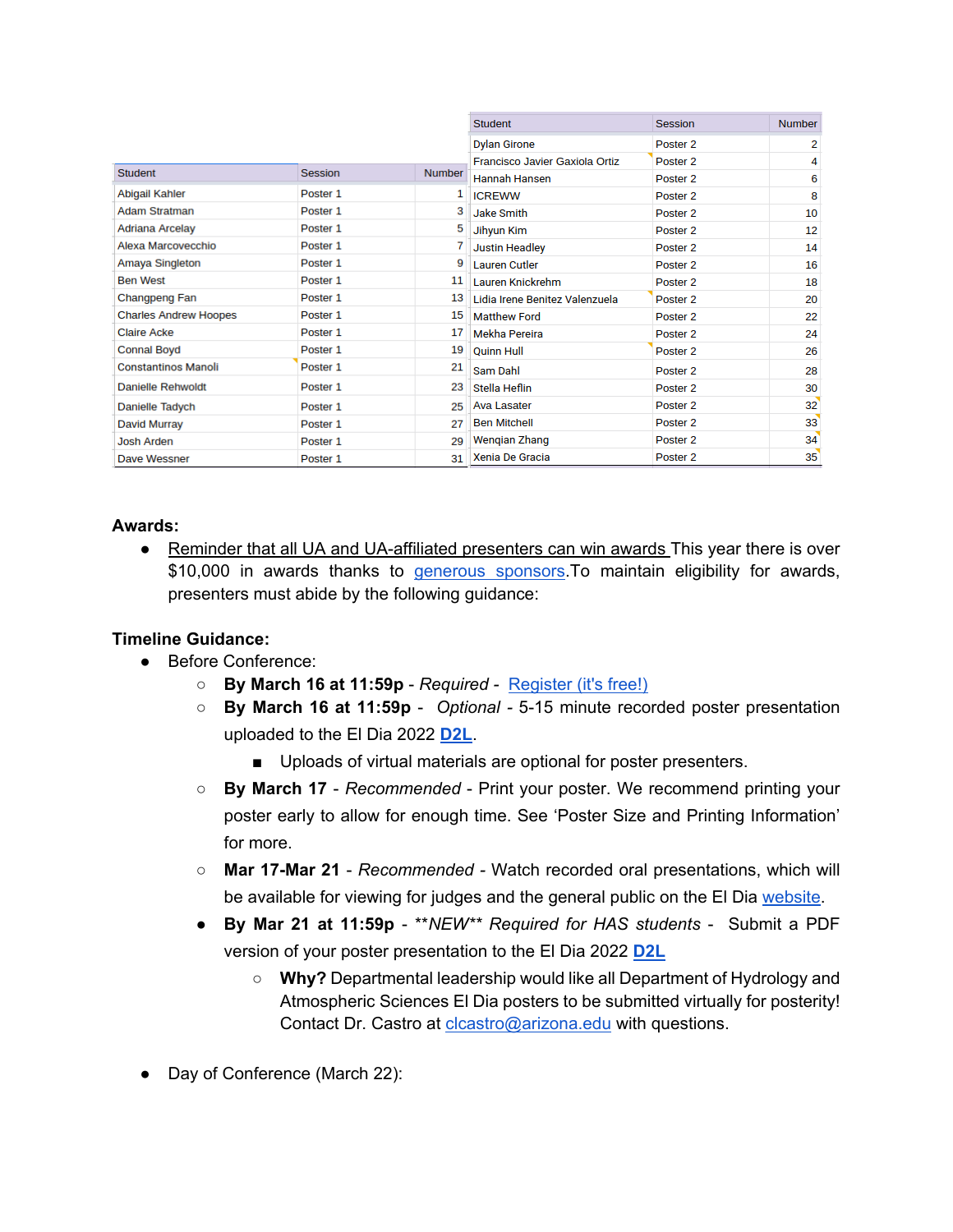- **8:00 to 8:30 -** *Required -* Check-in; place posters on the assigned poster board during the registration time.
	- Posters will be on display throughout the day for viewing by judges and the general public.
	- Students who do not place their posters before 8:30am will be ineligible for awards.
	- Students will be free to remove their posters at 5:00 pm, but not before
- **\_\_:\_\_ to \_\_:\_\_**  *Required -* Your Poster Session
	- Presenters are expected to be in front of their poster for the entirety of this time.
	- Presenters are welcome to be present at their poster at other times during the day.
- **5:45 to 6:15** *Recommended -* Award Presentation
	- Be present in order to find out if you won an award! Full list of awards [here.](https://has.arizona.edu/2022-sponsors-awards-and-prizes)
- **7:00 to midnight?**  *Open to all -* Post-Conference Celebration at [No Anchovies](https://eldia2022.github.io/Reception.html)
- Miscellaneous Information:
	- The venue will provide thumbtacks.
	- Presenters should set up their posters according to the floor plan at the top of the email (also available at the check-in desk).

## **Poster Size and Printing Information**

- Suggested poster size is 36" x 54", but any size within 36" x 60" is acceptable.
- A recommended template is available [here,](https://has.arizona.edu/better-poster-format-el-dia) with direction about how it can best be used [here.](https://youtu.be/1RwJbhkCA58)
- Off-campus printing is available at [Reproductions Inc.](https://reproductionsinc.com/) located at 234 6th Street. The approximate cost for a poster is \$60 plus tax, and they require 24 hours to print.
- On-campus printing options are available at [fastcopy,](https://union.arizona.edu/fastcopy/) located in the Student Union. Prices [range from \\$75 to \\$130](https://drive.google.com/file/d/1kGif0MWmuVtc_-GOFQhsc-bn7nsXbCJ4/view?usp=sharing) depending on the quality desired, and take 1-2 business days to print. Jobs can be submitted online or via direct email to [su-fastcopy@email.arizona.edu.](mailto:su-fastcopy@email.arizona.edu)

#### **Volunteer**

• This year's El Dia is free and open to the people. As a poster presenter, you are expected to volunteer with the break-down of the event. Please join the El Dia planning committee in the courtyard of ENR2 from 6:15 pm to 7:00 pm to help us with tasks such as tearing down tables, poster tripods, refreshments, and more. El Dia is made possible in part by the volunteer time and effort of students like you.

# **Virtual Uploads**

● The dedicated El Dia 2022 D2L website should be accessible for anyone with a University of Arizona email address either by link [\(https://d2l.arizona.edu/d2l/home/1147516\)](https://d2l.arizona.edu/d2l/home/1147516) or on the D2L homepage under 'all'. Detailed directions regarding presentation uploading procedures are described. [*Uploads of virtual materials are optional but encouraged for poster presenters.]*